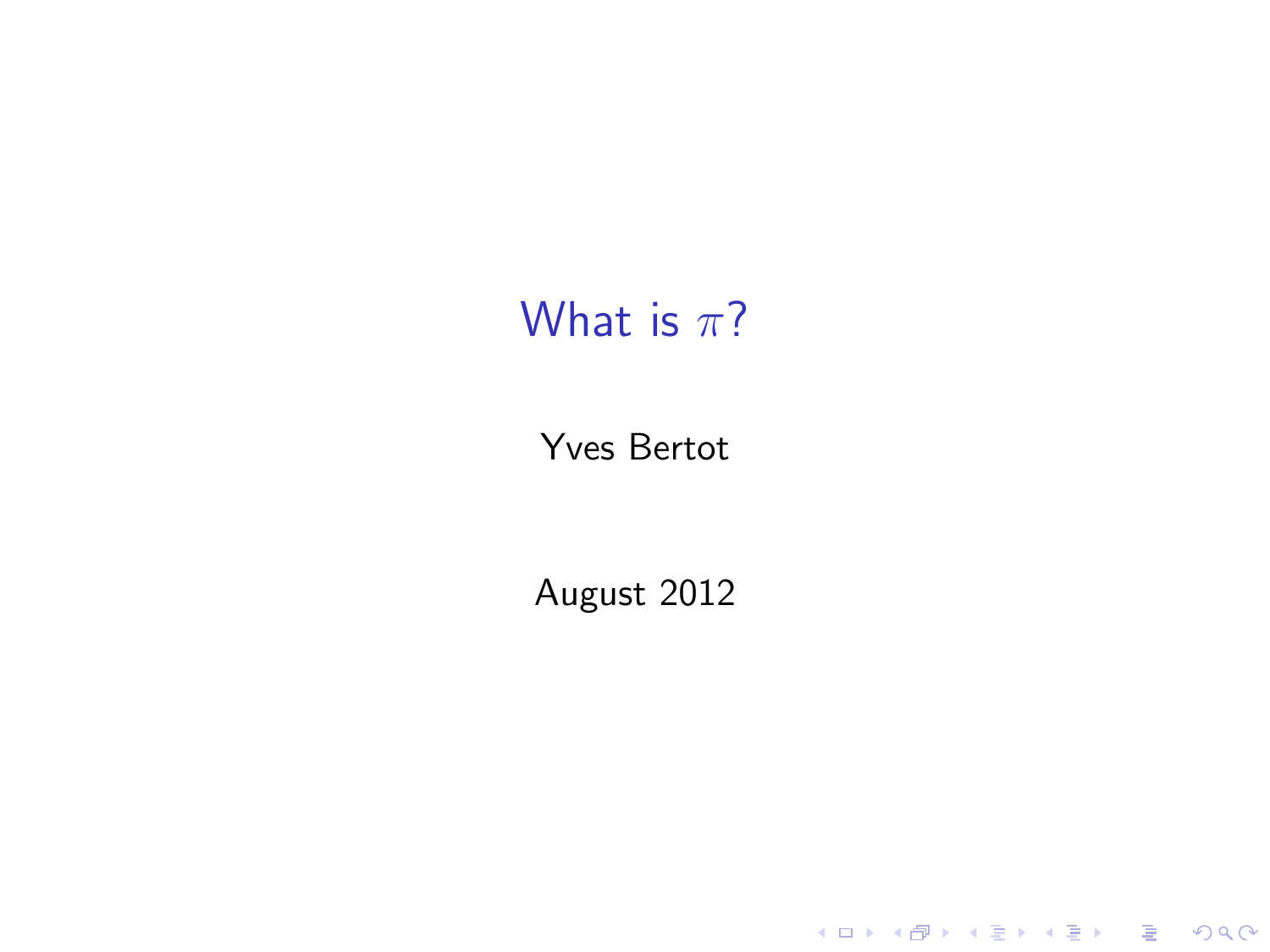## Introduction

- A history of  $\pi$
- $\blacktriangleright$  Modifying the library: removing axioms

イロト イ御 トイミト イミト ニミー りんぴ

 $\blacktriangleright$  Computing  $\pi$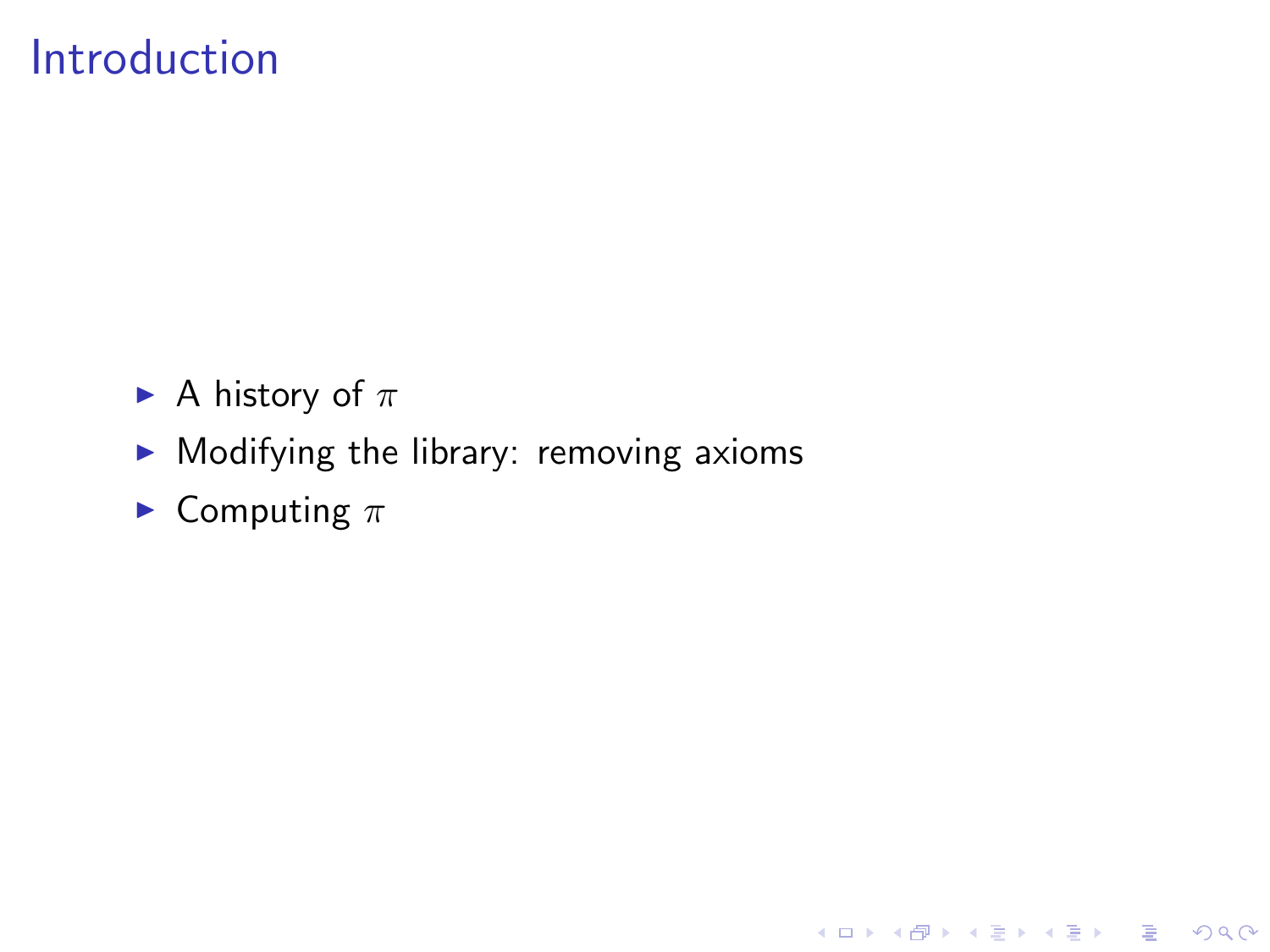## **Historically**

- $\blacktriangleright \pi$  is the surface of the circle, or the perimeter
- $\blacktriangleright$  How does one model surface computation?
- $\triangleright$  Main tool: computing the surface under a curve

K ロ ▶ K @ ▶ K 할 > K 할 > 1 할 > 1 이익어

 $\blacktriangleright$  Riemann or Newton integration

• Curve : 
$$
y = \sqrt{1 + x^2}
$$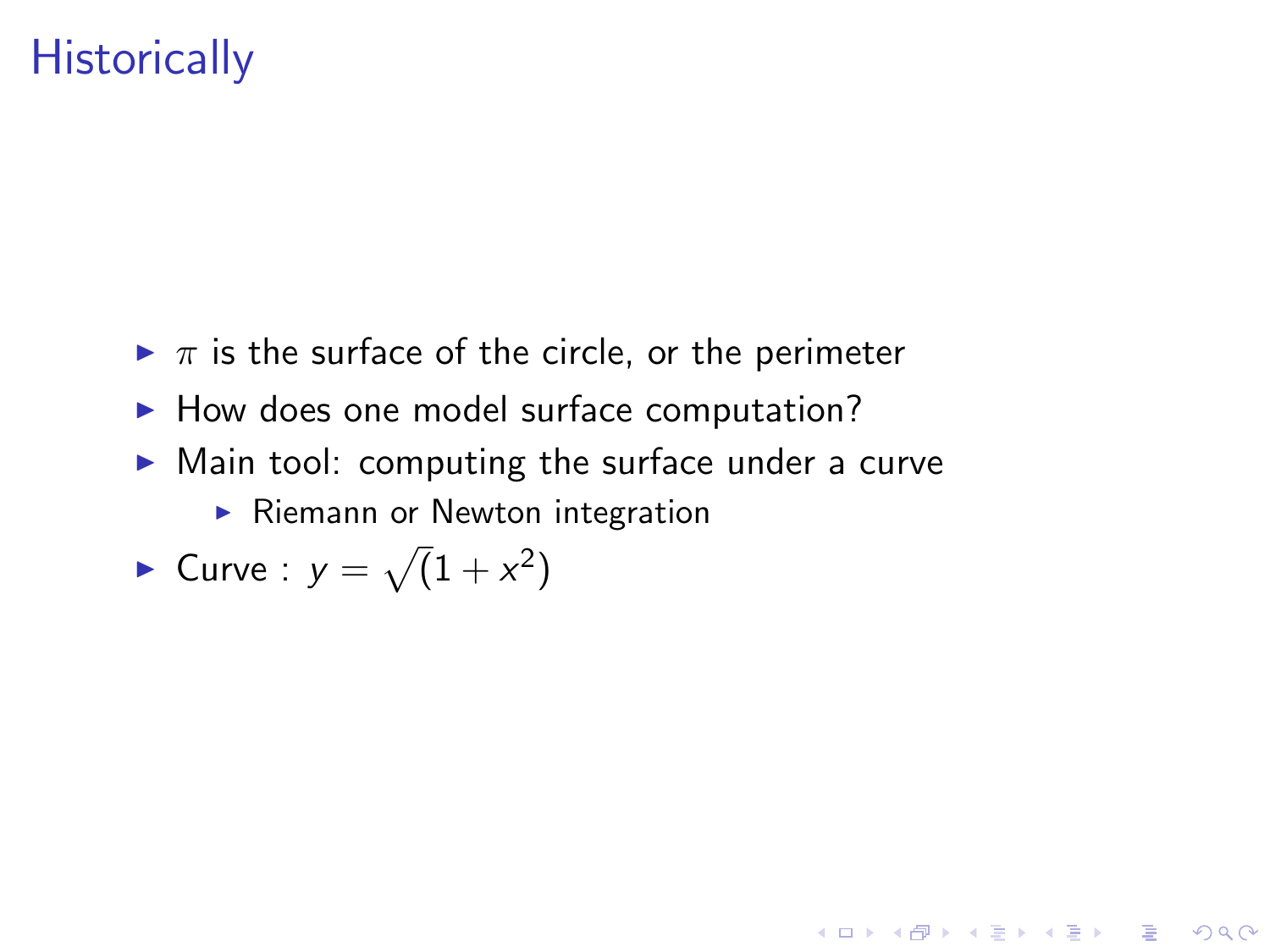# Coq standard library's approach

- $\triangleright$  Calculus: limits, derivatives, power series
- $\blacktriangleright$  Alternated series
- $\triangleright$  Sine and Cosine functions defined as power series

K ロ ▶ K @ ▶ K 할 > K 할 > 1 할 > 1 이익어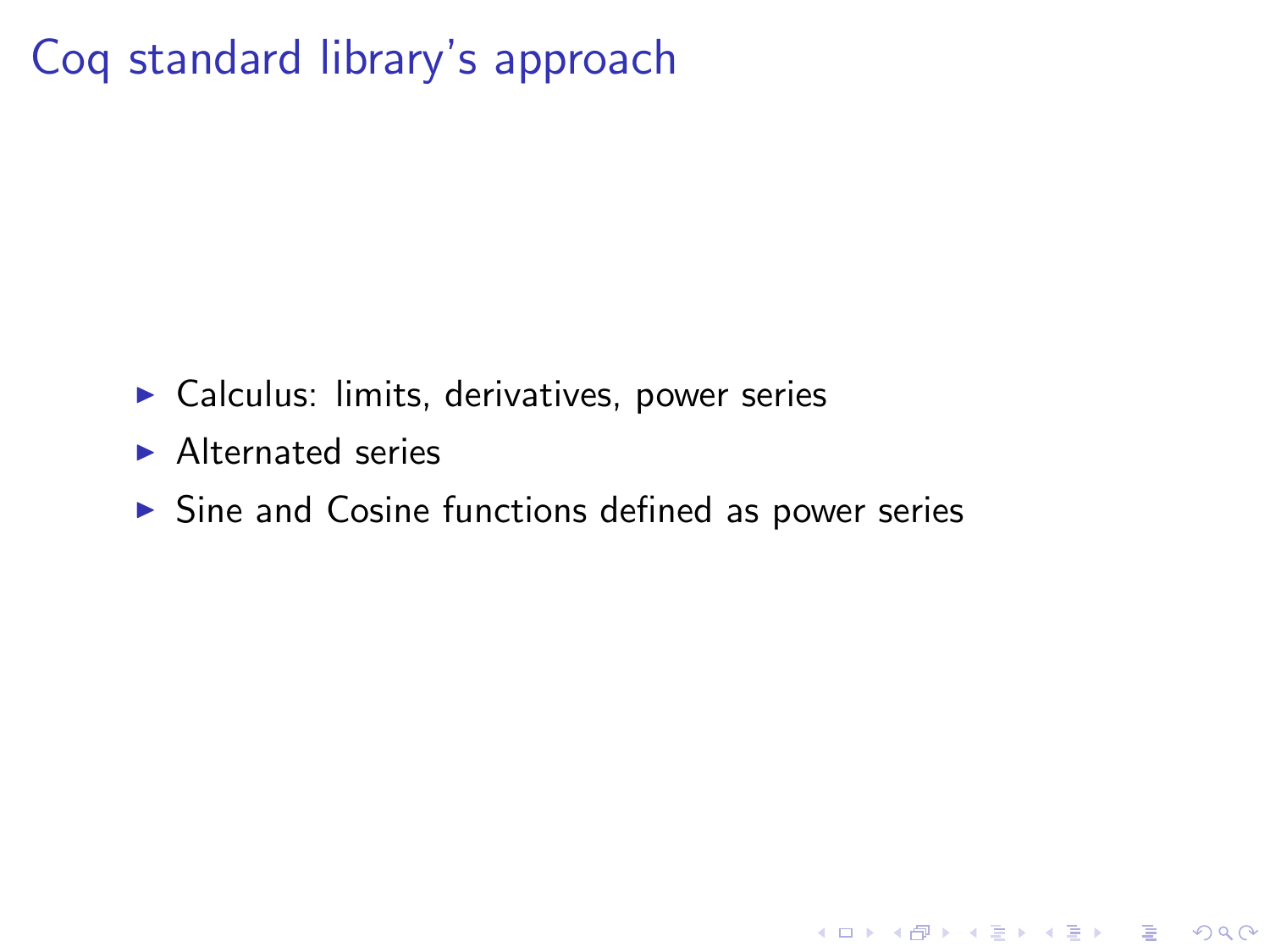## Sine and Cosine definitions

$$
\log x = \sum_{i=0}^{\infty} \frac{(-1)^i x^{2i}}{(2i)!}
$$

$$
\bullet \ \sin x = \sum_{i=0}^{\infty} \frac{(-1)^i x^{2i+1}}{(2i+1)!}
$$

 $\blacktriangleright$  In formalized mathematics, we have to show that the limits exists

K ロ ▶ K @ ▶ K 할 ▶ K 할 ▶ | 할 | © 9 Q @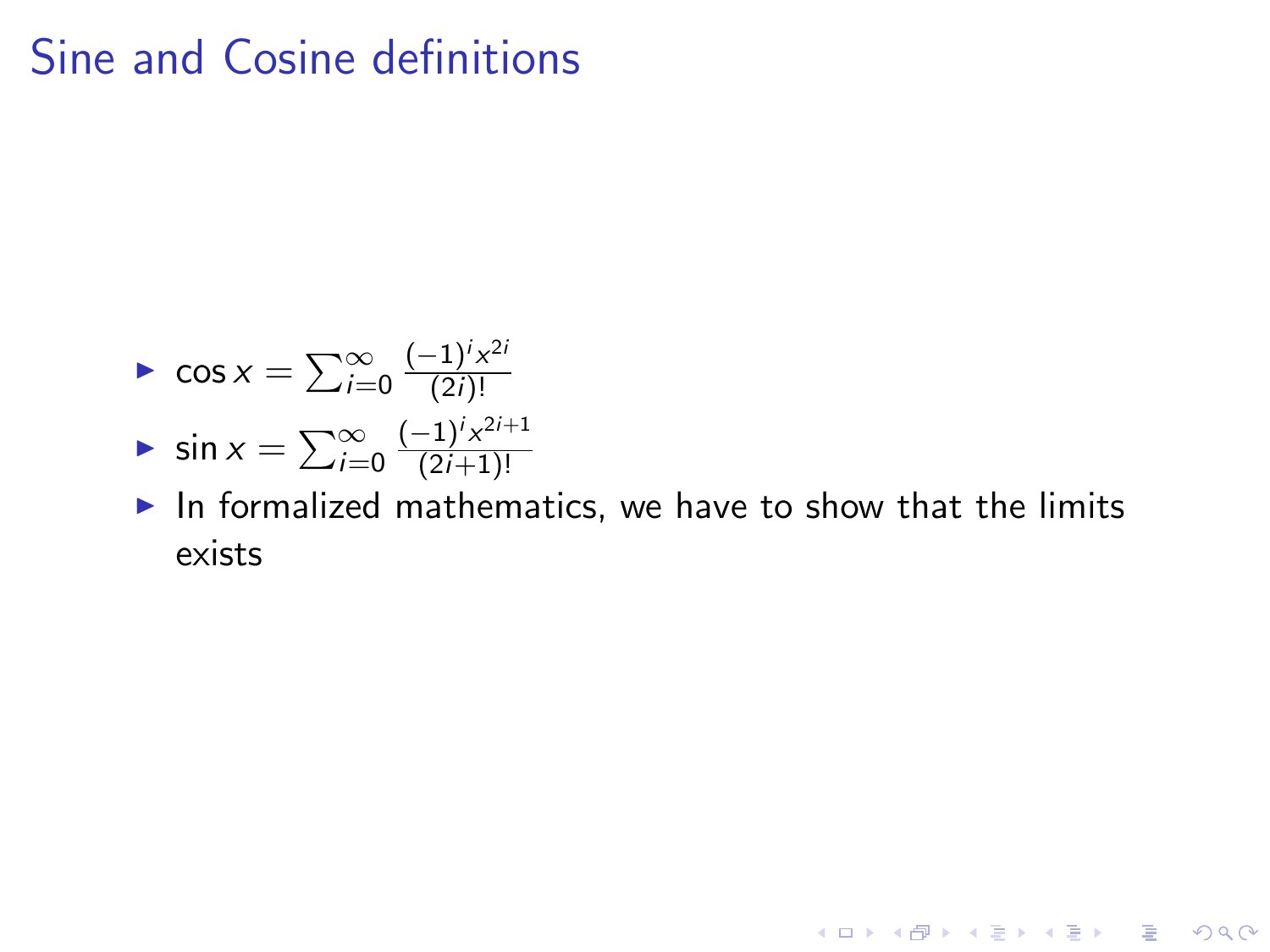#### Formal definitions

Definition infinite\_sum  $(s:nat \rightarrow R)$   $(1:R)$  : Prop := forall eps:  $R$ , eps  $> 0$  - $>$ exists N : nat, forall n:nat,  $(n \geq N)$ % nat  $\rightarrow$ R\_dist  $(sum_f_R0 s n) 1 < eps.$ 

Definition  $cos_n (n:nat)$  : R :=  $(-1)$  n / INR (fact  $(2 * n)$ ).

```
Definition cos_in (x 1:R) : Prop :=
  infinite_sum (fun i:nat => \cos_n i * x \hat{i}) 1.
```
Lemma exist\_cos : forall  $x:R$ ,  $\{ 1:R | \cos \pi x 1 \}$ . (\* Proof using a general lemma: d'Alembert's theorem \*)

Definition  $cos(x:R)$ : R := let  $(a, ) :=$  exist\_cos  $(Rsqr x)$  in a.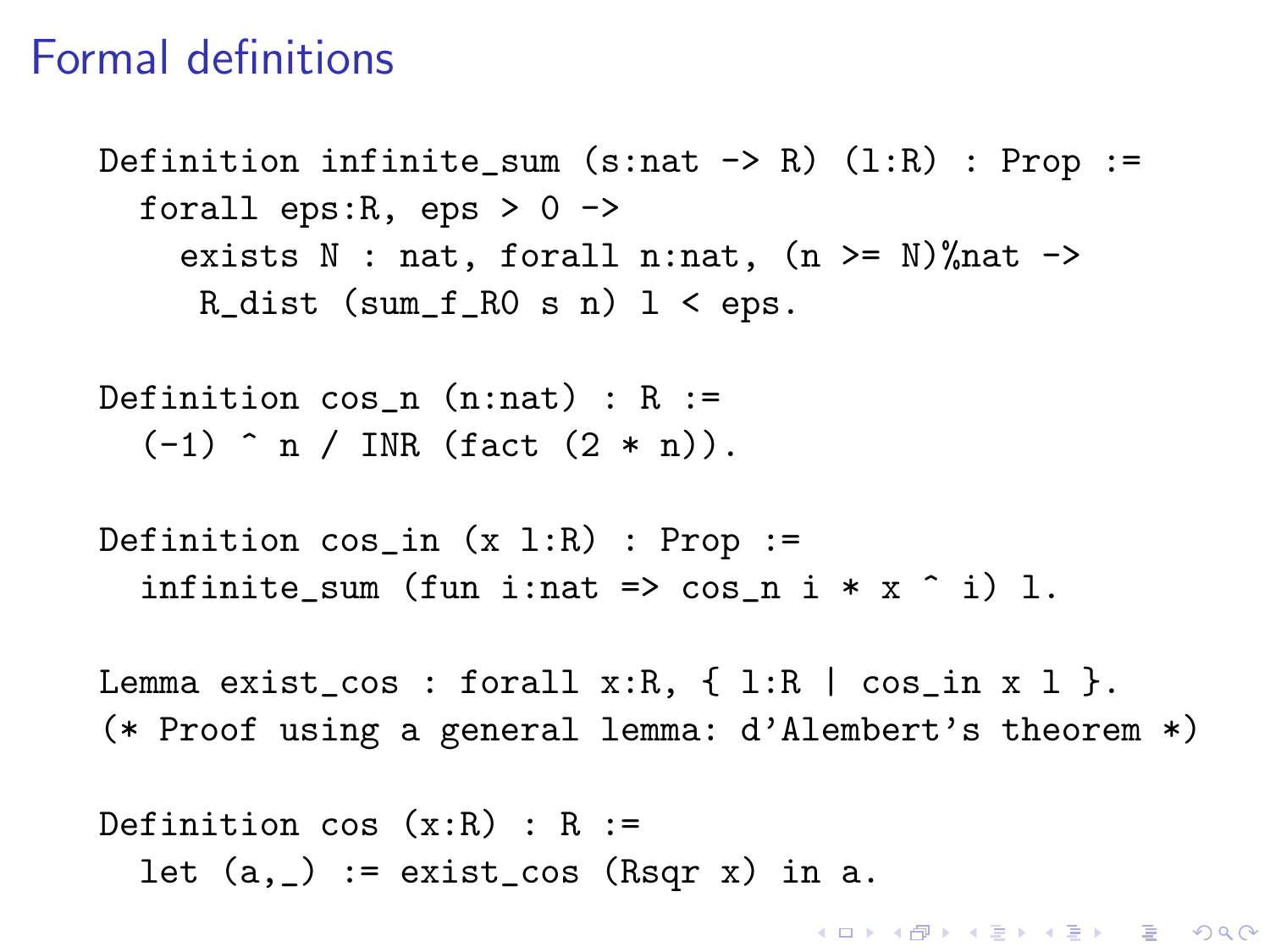#### Where is the circle?

- $\triangleright$  Lemma cos\_plus :  $\forall x, \cos(x + y) = \cos x \cos y \sin x \sin y$ 
	- $\blacktriangleright$  Long and difficult proof, ad hoc
	- $\triangleright$  Should have done a general lemma (Mertens for the product of series)

**KORK ERKER ADE YOUR** 

- ► Lemma  $\sin 2 \cos 2 : \forall x, \sin^2 x + \cos^2 x = 1$ 
	- $\blacktriangleright$  Easy consequence
- Down to here, everthing is nice, but where is  $\pi$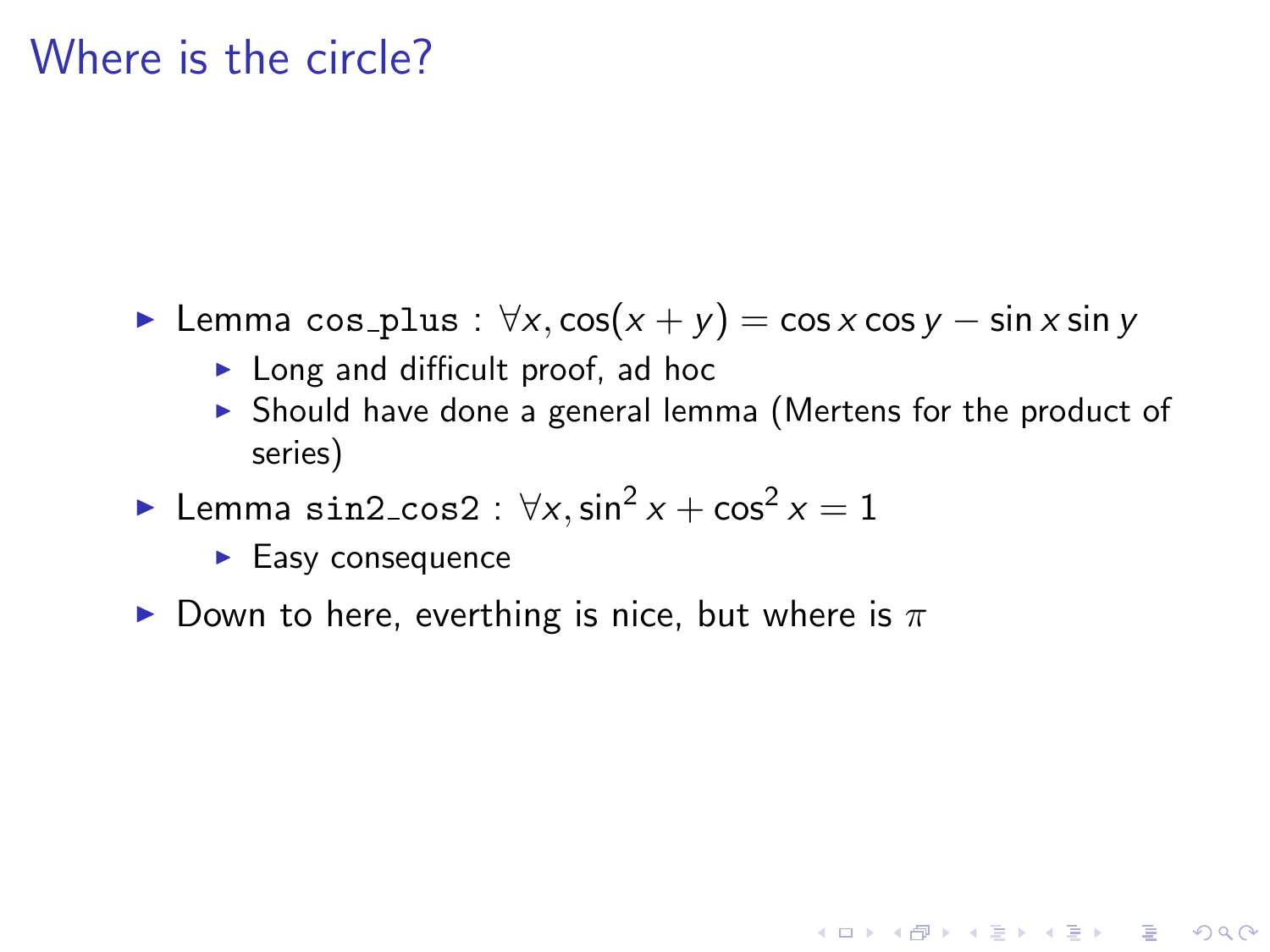Standard library definition of  $\pi$  until 2012

- $\blacktriangleright$   $\frac{\pi}{4} = 1 \frac{1}{3} + \frac{1}{5} \frac{1}{7} + \cdots = \sum_{i=0}^{\infty}$  $(-1)^{i}$ 2i+1
- $\triangleright$  An alternated series: the proof of convergence is easy
- **Converges slowly, but good enough to show that 3**  $\lt \pi \lt 4$

**KORK ERKER ADE YOUR** 

- $\blacktriangleright \pi < 4$  at the first term,  $3 < \pi$  at the  $8^{th}$
- $\blacktriangleright$  Why choose this definition?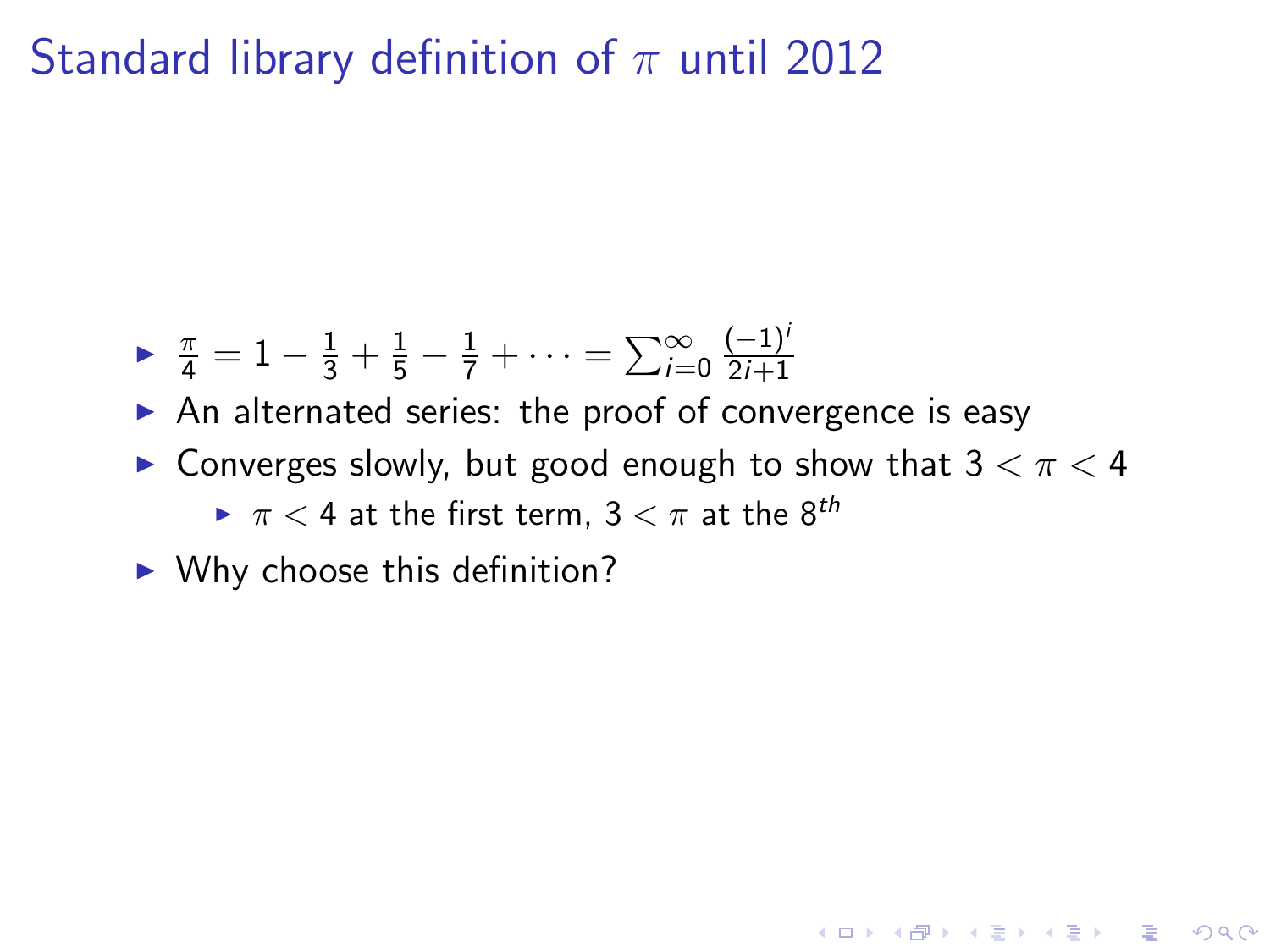Required properties of  $\pi$  for trigonometry

- $\blacktriangleright$  sin  $\frac{\pi}{2} = 1$  : admitted as an axiom
- $\triangleright$  cos  $\frac{\pi}{2} = 0$ : Important property
- $\cos(\frac{\pi}{2} x) = \sin x$
- $\triangleright$  Deduce all properties of sin from properties of cos

**K ロ ▶ K @ ▶ K 할 X X 할 X 및 할 X X Q Q O** 

 $\triangleright$  Proof of the axiom: work done by G. Allais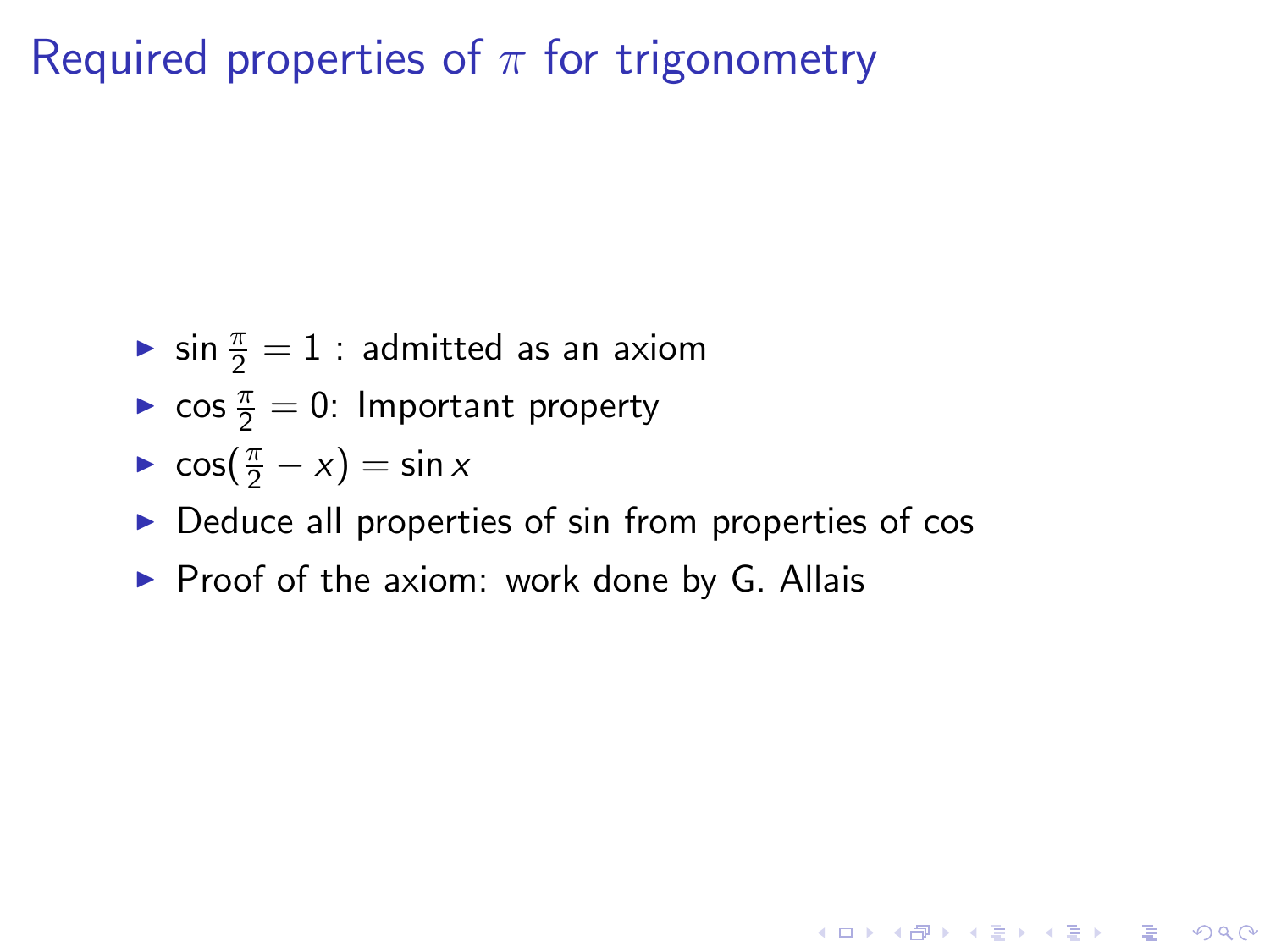#### Proving the axiom : The tangent function

- $\blacktriangleright$  Important properties of tan
- ► tan $(\frac{\pi}{4}) = 1$ , tan $(x + y) = \frac{\tan x + \tan y}{1 \tan x \tan y}$ , tan'  $x = 1 + \tan^2 x$
- $\triangleright$  Move interest to the inverse function of tan, called atan.
- atan'  $x = \frac{1}{1+x}$  $1 + x^2$
- ► Taylor expansion :  $\frac{1}{1+x^2} = 1 x^2 + x^4 + \cdots + (-1)^i x^{2i}$
- ► Integrating gives : *atan*  $x = x \frac{x^3}{3} + \frac{x^5}{5} + \cdots + (-1)^i \frac{x^{2i+1}}{2i+1}$ 2i+1

**A O A G A 4 O A C A G A G A 4 O A C A** 

 $\triangleright$  We want to compute *atan* 1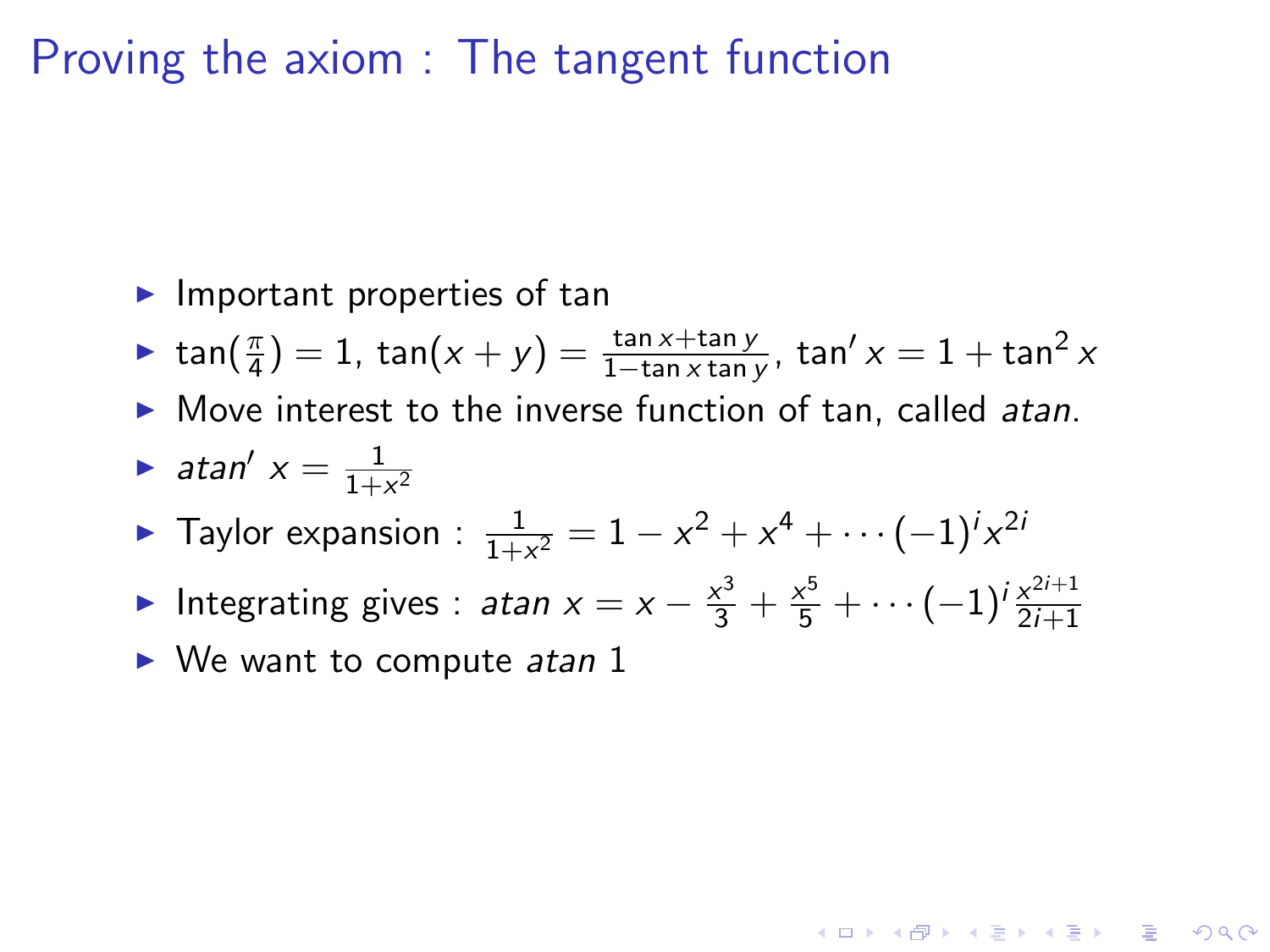

KOX KOX KEX KEX E 1990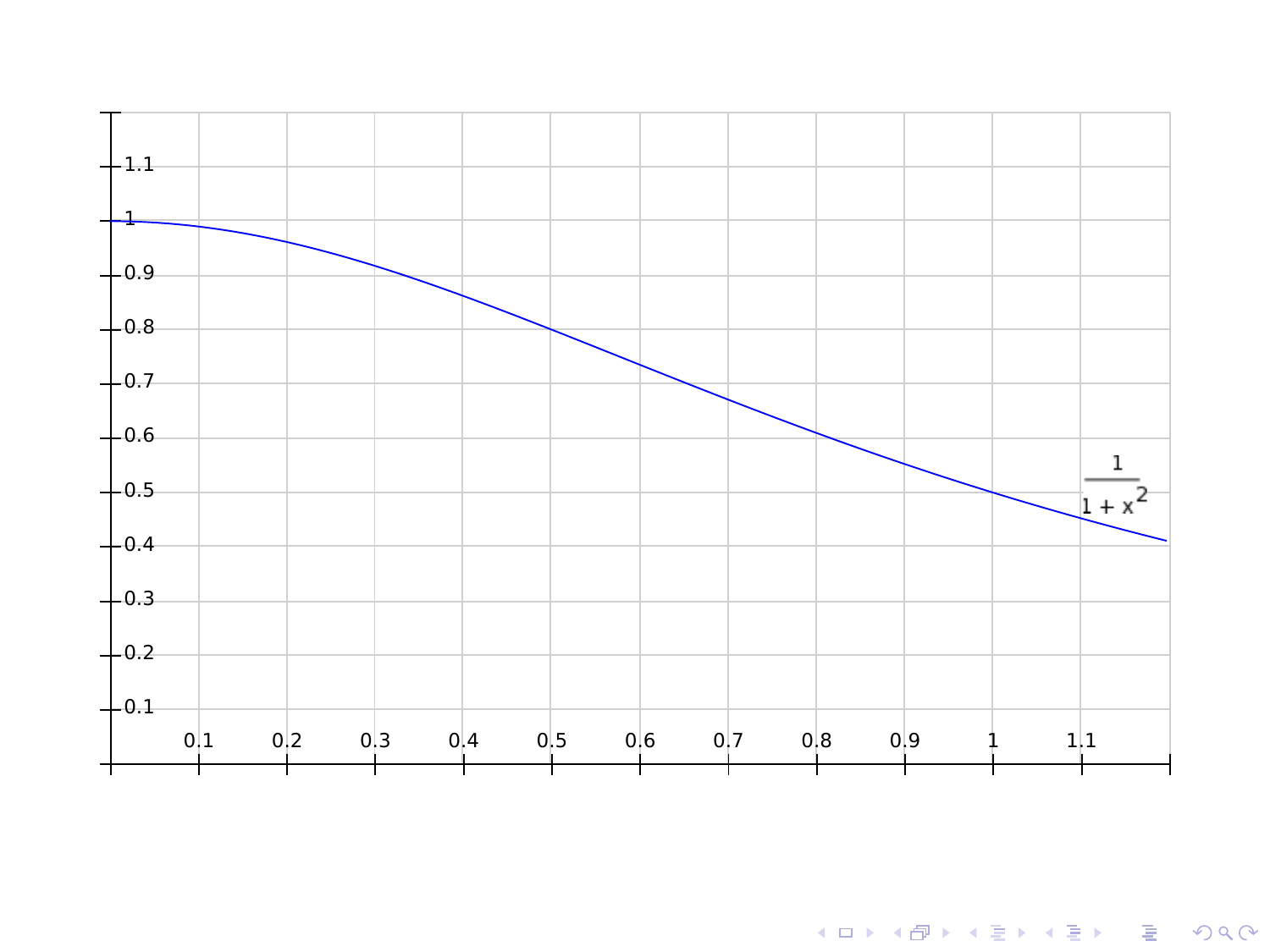

KOX KOX KEX KEX E 1990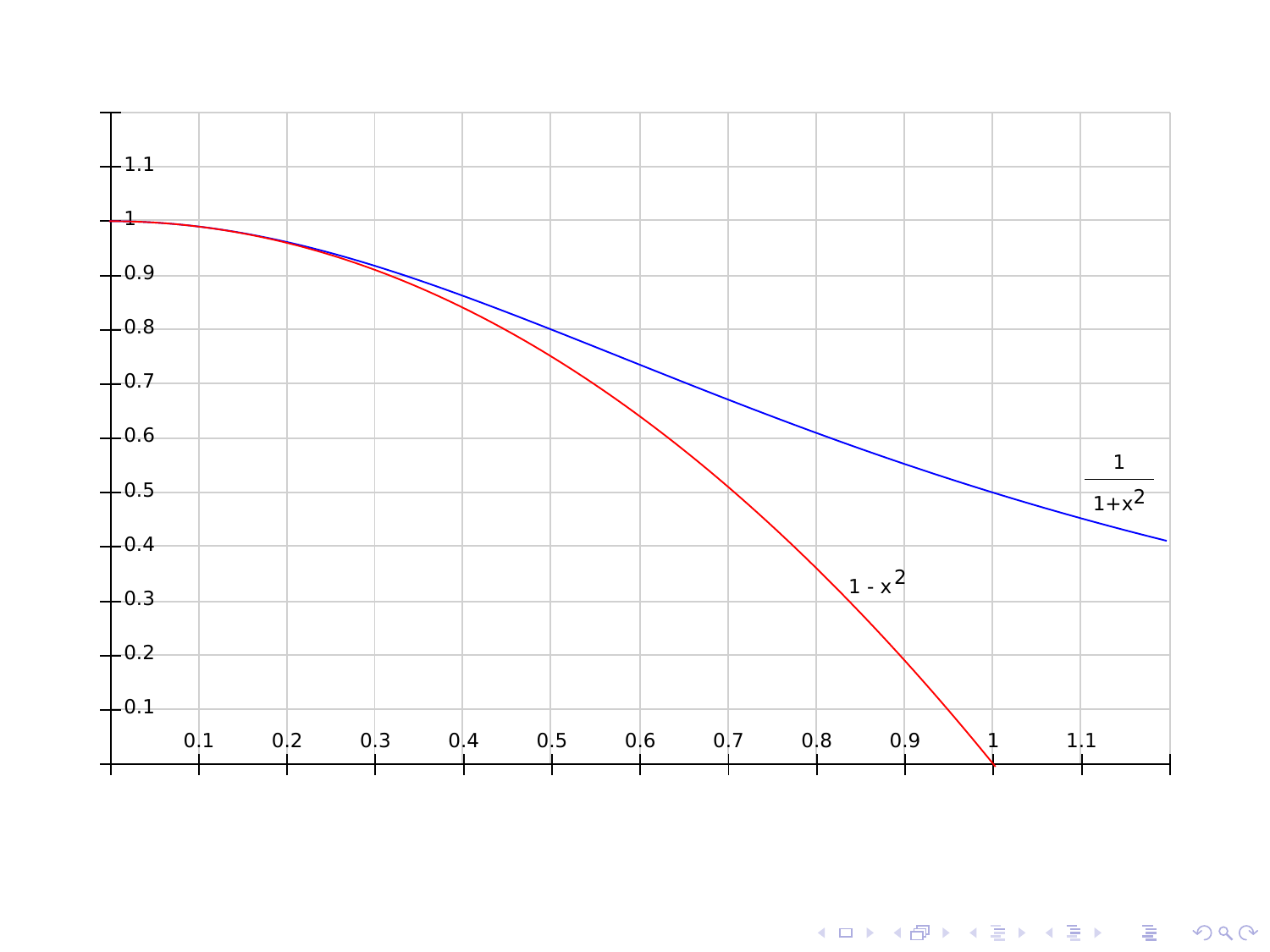

**K ロ K イロ K イミ K K モ K ミニ や R (^**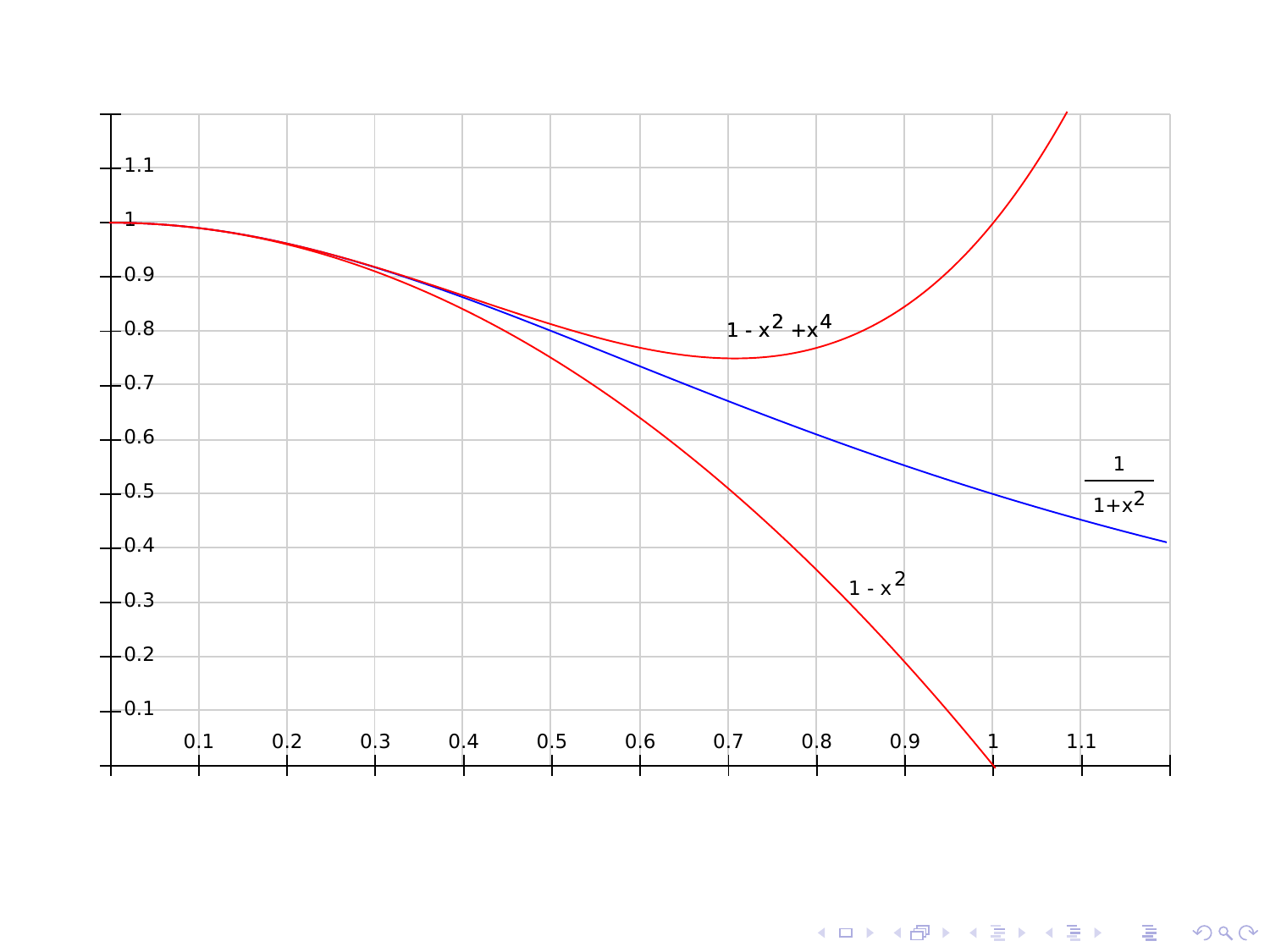

**K ロ X イロ X X を X X を X と ミ X の Q Q へ**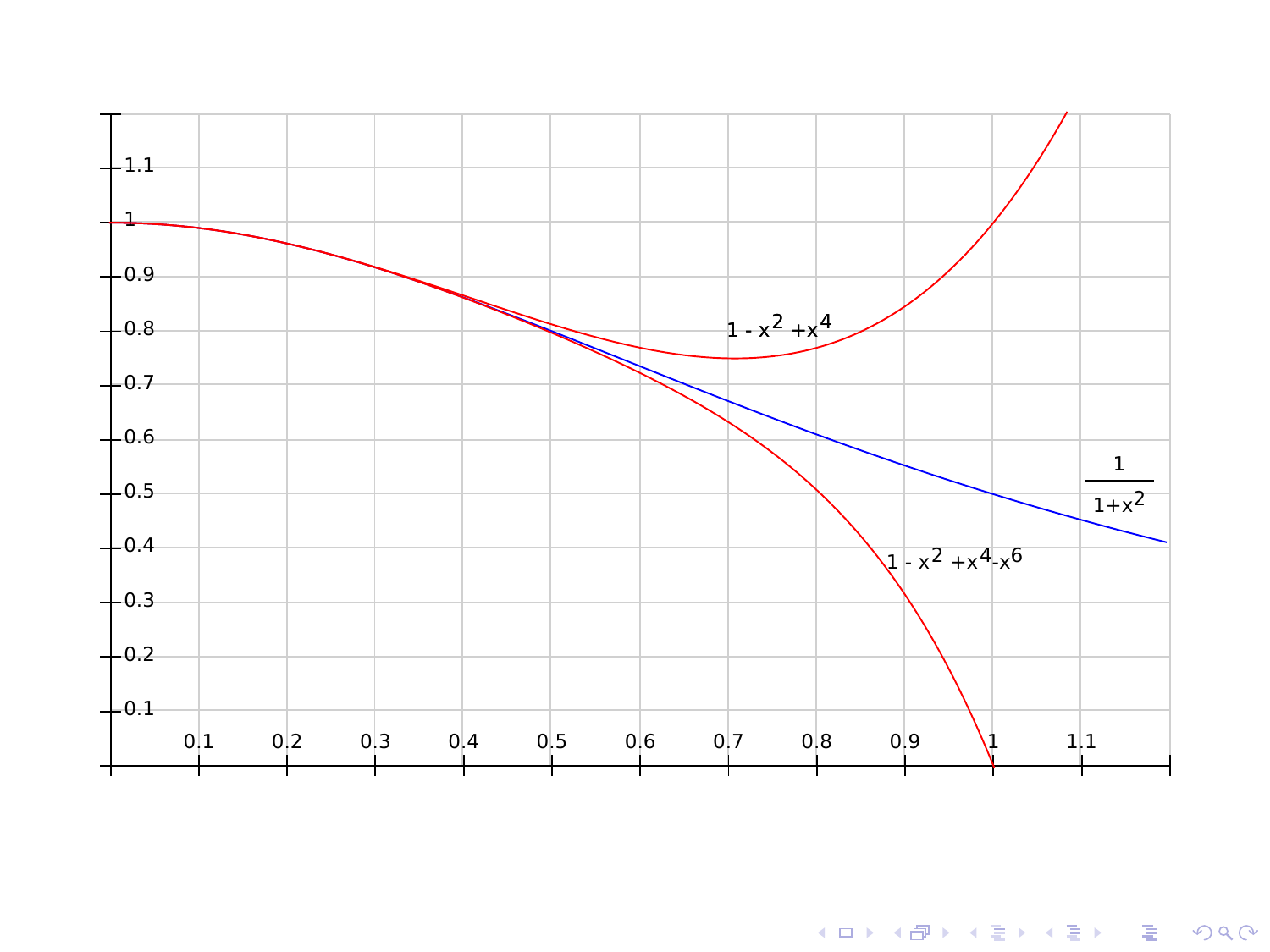

K ロ ▶ K @ ▶ K 할 ▶ K 할 ▶ ... 할 ... 9 Q Q ·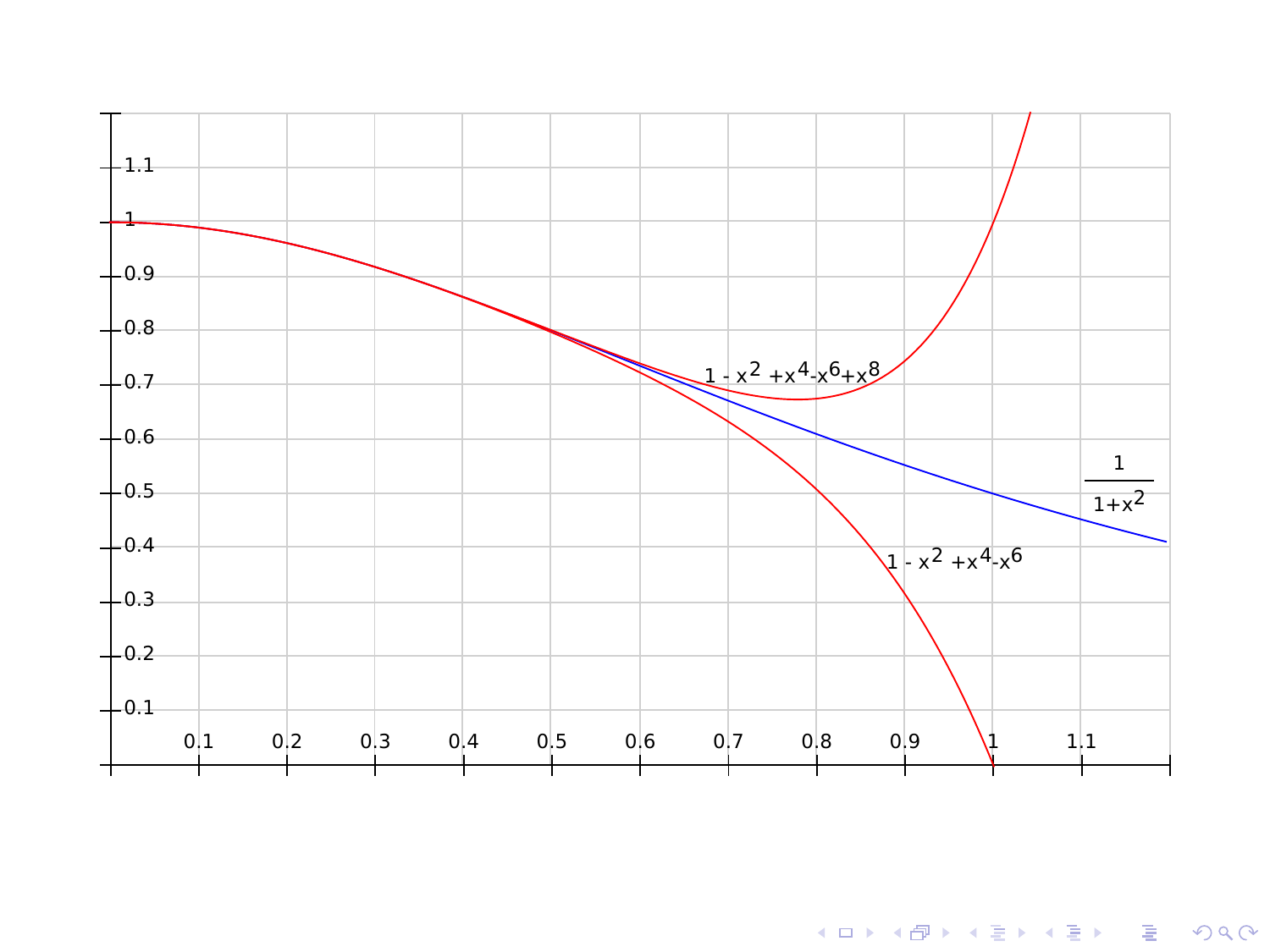

K ロ ▶ K @ ▶ K 할 ▶ K 할 ▶ | 할 | ⊙Q @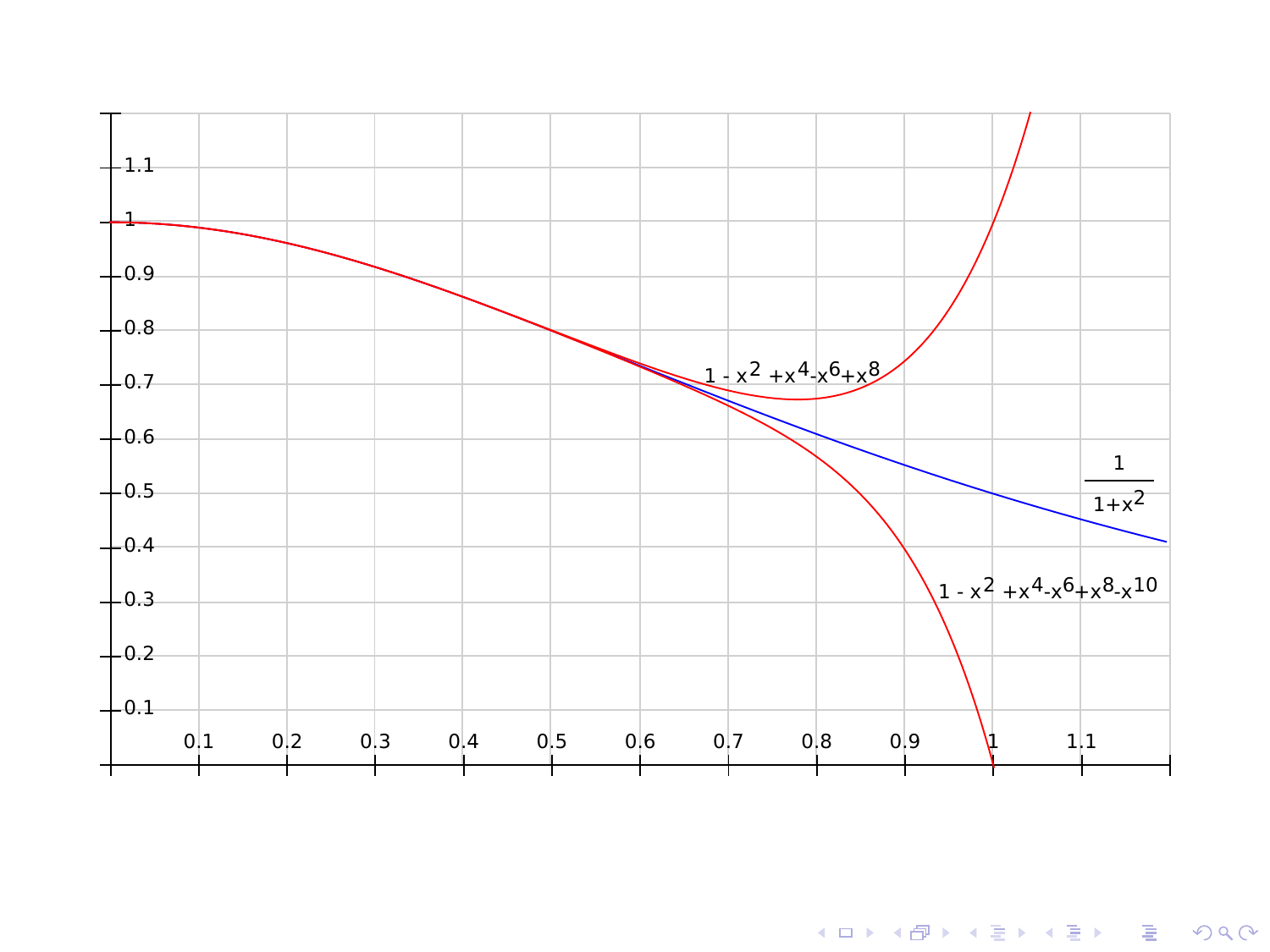

K ロ ▶ K @ ▶ K 할 ▶ K 할 ▶ | 할 | ⊙Q @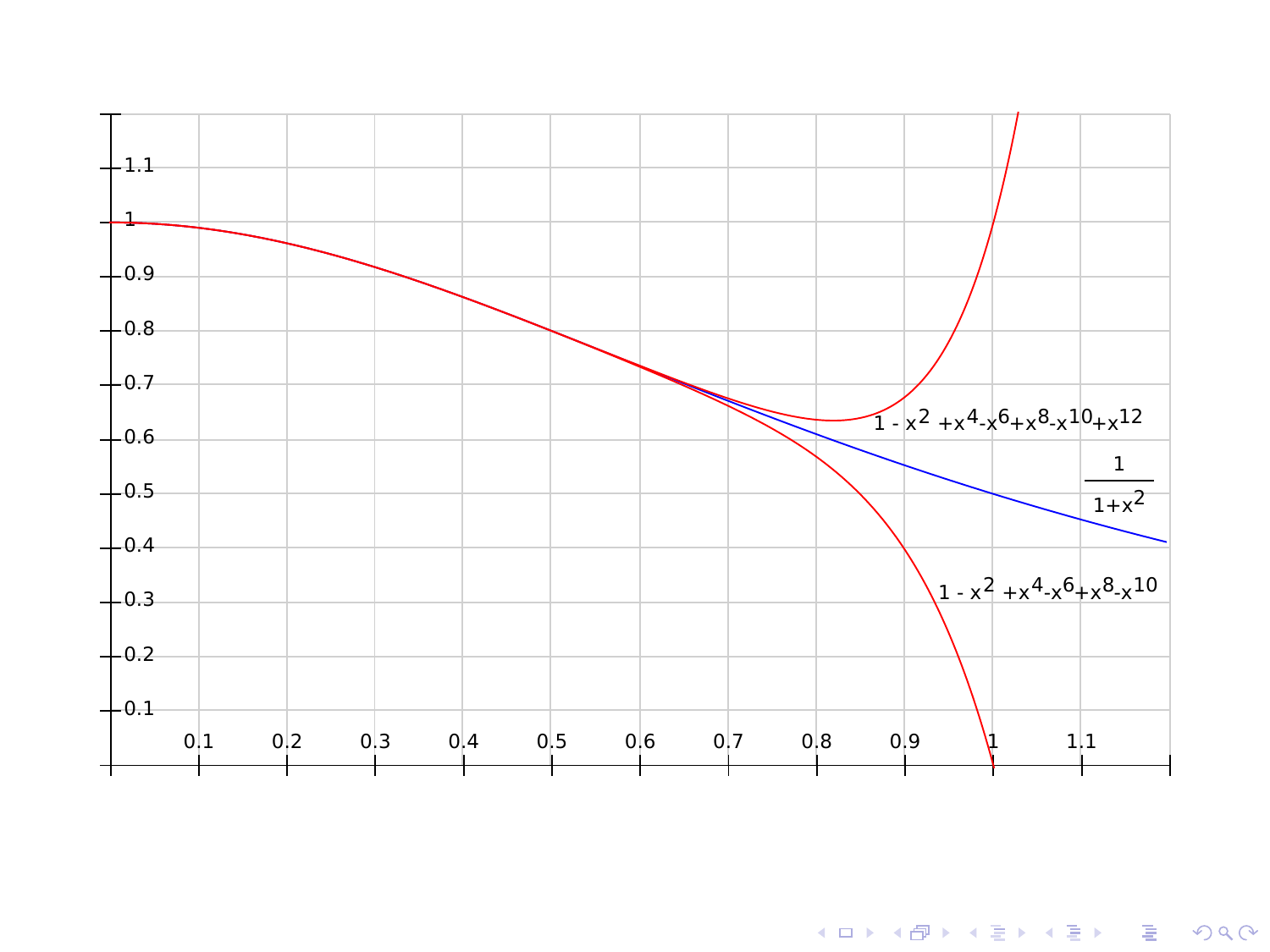### Removing the axiom an elusive target

- $\triangleright$  Nice proof by G. Allais
- $\blacktriangleright$  Reciprocal functions and their derivatives
- The power series  $\sum_{i=0}^{\infty}$  $\frac{(-1)^i x^{2i+1}}{2i+1}$  converges between 0 and 1
- $\blacktriangleright$  The power series and atan coincide in this interval
- $\triangleright$  But all properties of sin, hence tan and *atan* depend on the axiom

**K ロ ▶ K @ ▶ K 할 X X 할 X 및 할 X X Q Q O**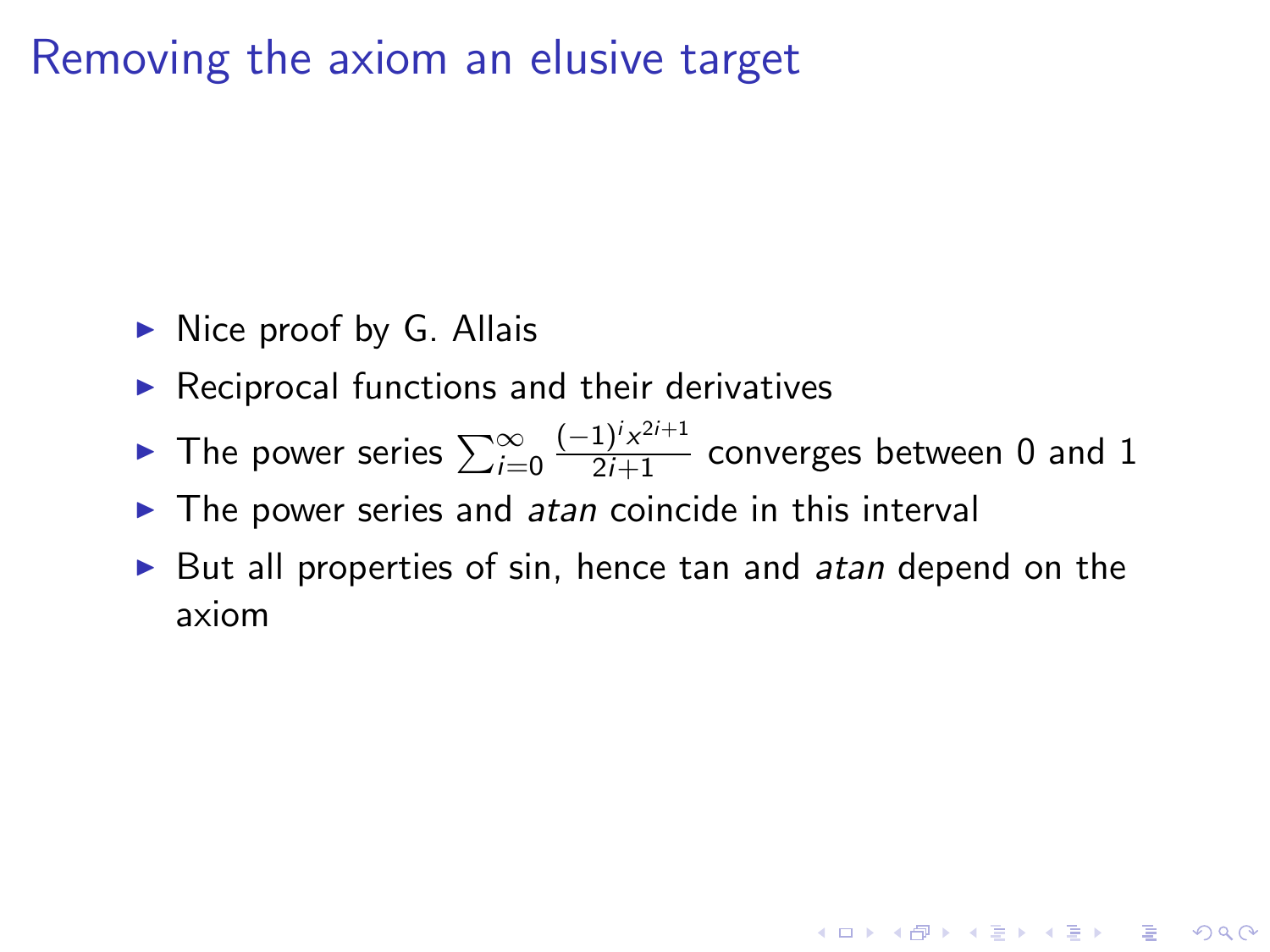#### How to write the sums

```
Lemma lower_bound_atan :
  forall x n, 0 < x < 1 ->
    sum_f_R0 (fun i => (-1)^{2} i * x^{2}(2 * i + 1) /
       INR (2 * i + 1) (2 * n + 1)< atan x.
```
**KORK ERKER ADE YOUR** 

- $\triangleright$  Difficulty with many types of numbers
- $\triangleright$  This proof done by comparing the derivatives
- $\blacktriangleright$  Proofs about derivability often clumsy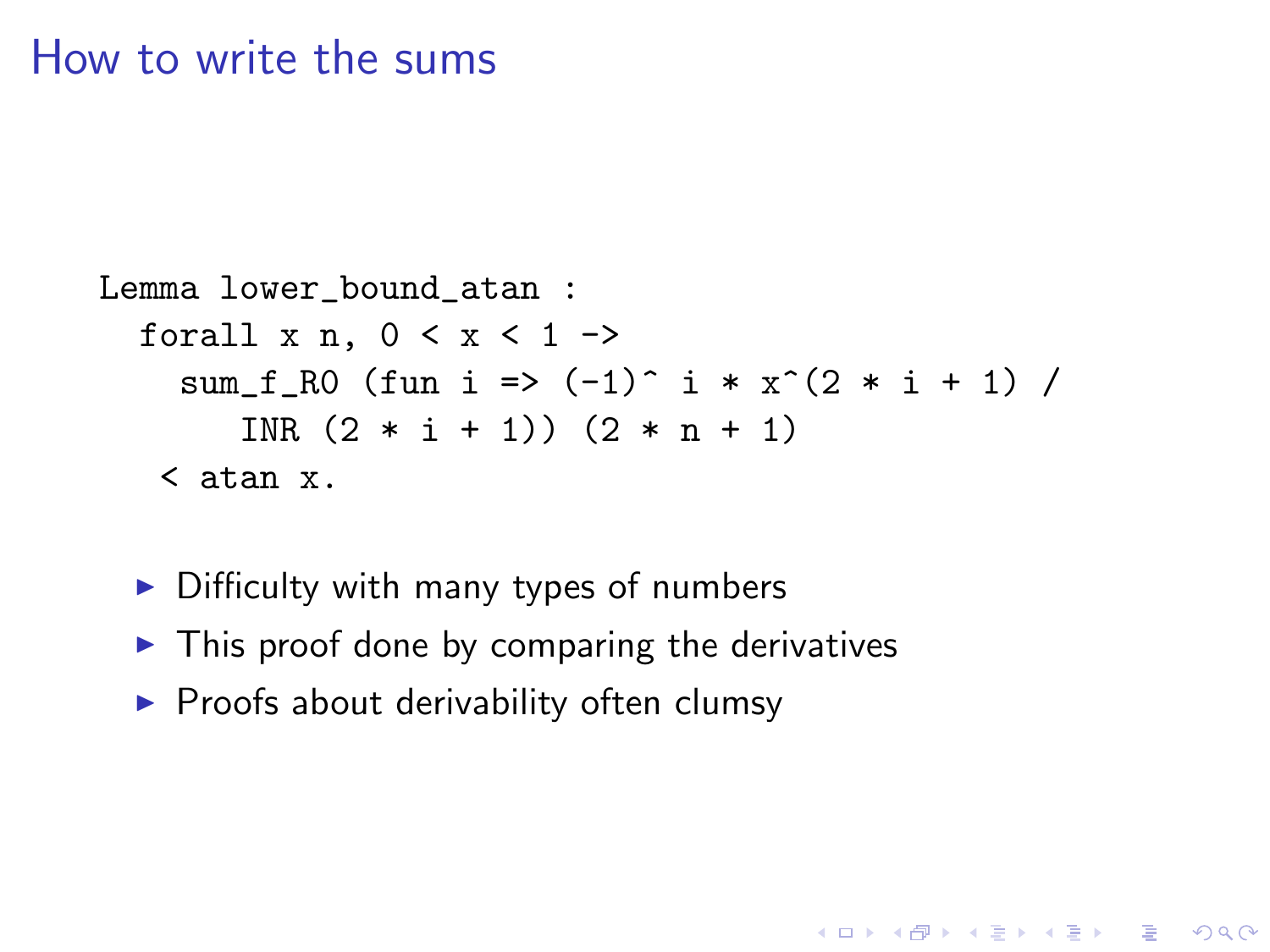#### Removing the axiom : drastic step

 $\blacktriangleright$  Choose a new definition for  $\pi$ 

 $\triangleright$  Show that cos has a single root p between 0, 2

- ► Between 0 and 2,  $\sum_{i=0}^{2*k+1} \frac{(-1)^i x^{2i}}{(2i)!} < \cos x < \sum_{i=0}^{2*k+1} \frac{(-1)^i x^{2i}}{(2i)!}$ (2i)!
- $\blacktriangleright$  Thus cos  $2 < 0$
- $\triangleright$  We also have  $0 < \cos 1$ , and cos is continuous
- $\triangleright$  The Intermediate value theorem gives a root between 1 and 2
- $\blacktriangleright$  Define  $\pi$  as 2*p*
- $\triangleright$  All properties of sin remain, but no axiom anymore
- $\triangleright$  Proofs about tan, atan go through and justify the power series

**KORK ERKER ADE YOUR**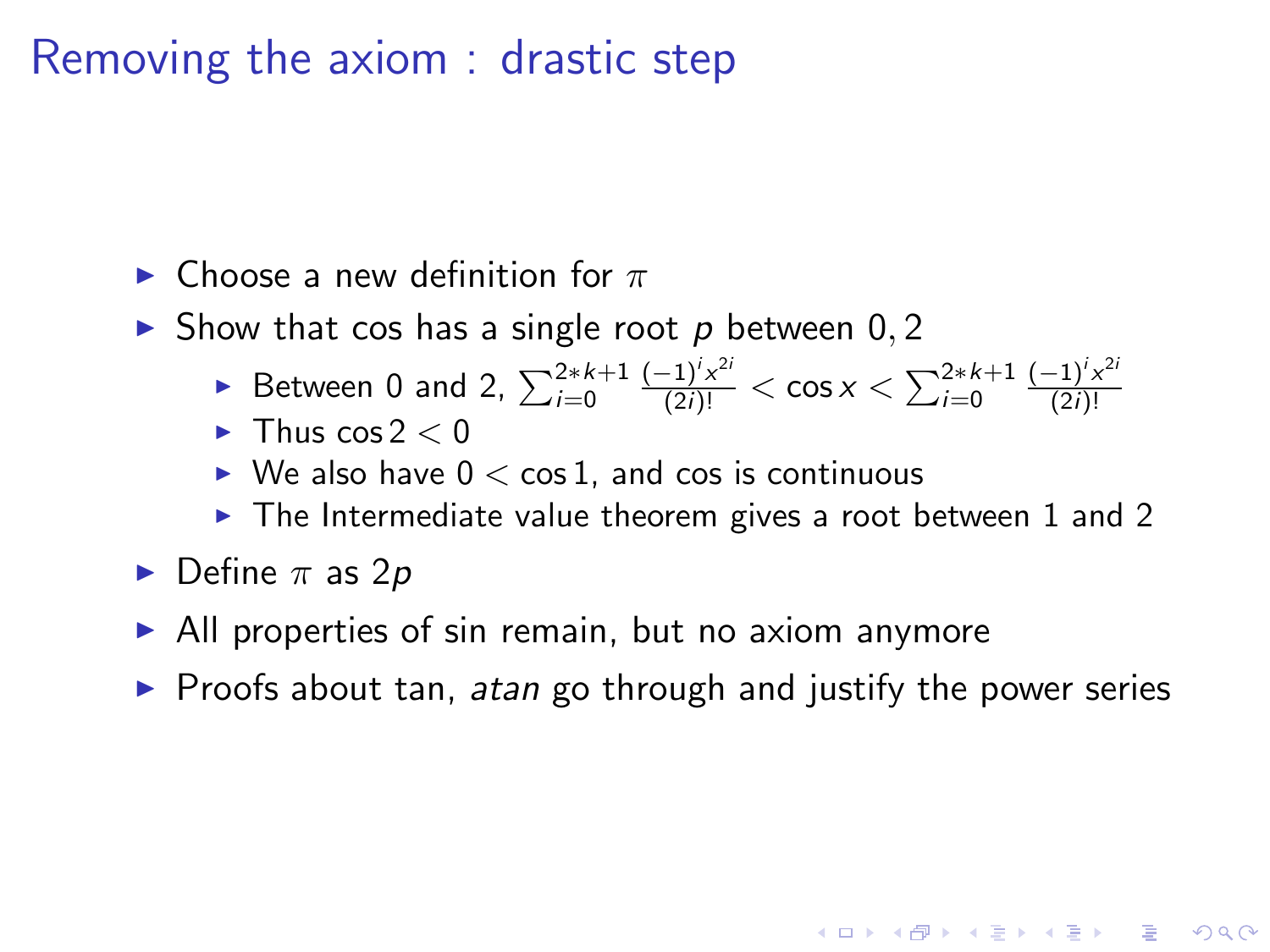### Machin formulas

- $\triangleright$  Better to compute atan for numbers smaller than 1
- $\triangleright$  Use the second trigonometric property of tan
- $\blacktriangleright$  atan $\frac{1}{5} +$ atan $\frac{2}{3} =$ atan  $1 = \frac{\pi}{4}$
- atan $\frac{1}{5}$  + atan $\frac{7}{17}$  = atan $\frac{2}{3}$ ...
- After more computations :  $\frac{\pi}{4} = 4$ atan $\frac{1}{5} \pi$ atan $\frac{1}{239}$
- $\blacktriangleright$  This was used in 1706 to compute the first 100 decimals of  $\pi$

**KORKAR KERKER E VOOR** 

- $\blacktriangleright$  Computes fairly fast in Coq
- $\triangleright$  Other Machin formulas can be obtained
	- $\blacktriangleright$  atan $\frac{1}{2}+$  atan $\frac{1}{3}$   $\qquad$   $2$ atan $\frac{1}{3}+$  atan $\frac{1}{7}$  $3$ atan $\frac{1}{4} +$  atan $\frac{1}{20} +$  atan $\frac{1}{198}$  $44$ atan  $\frac{1}{57}$  + 7atan  $\frac{1}{239}$  - 12atan  $\frac{1}{682}$  + 24atan  $\frac{1}{12943}$ (last one taken from Krebbers and Spitters)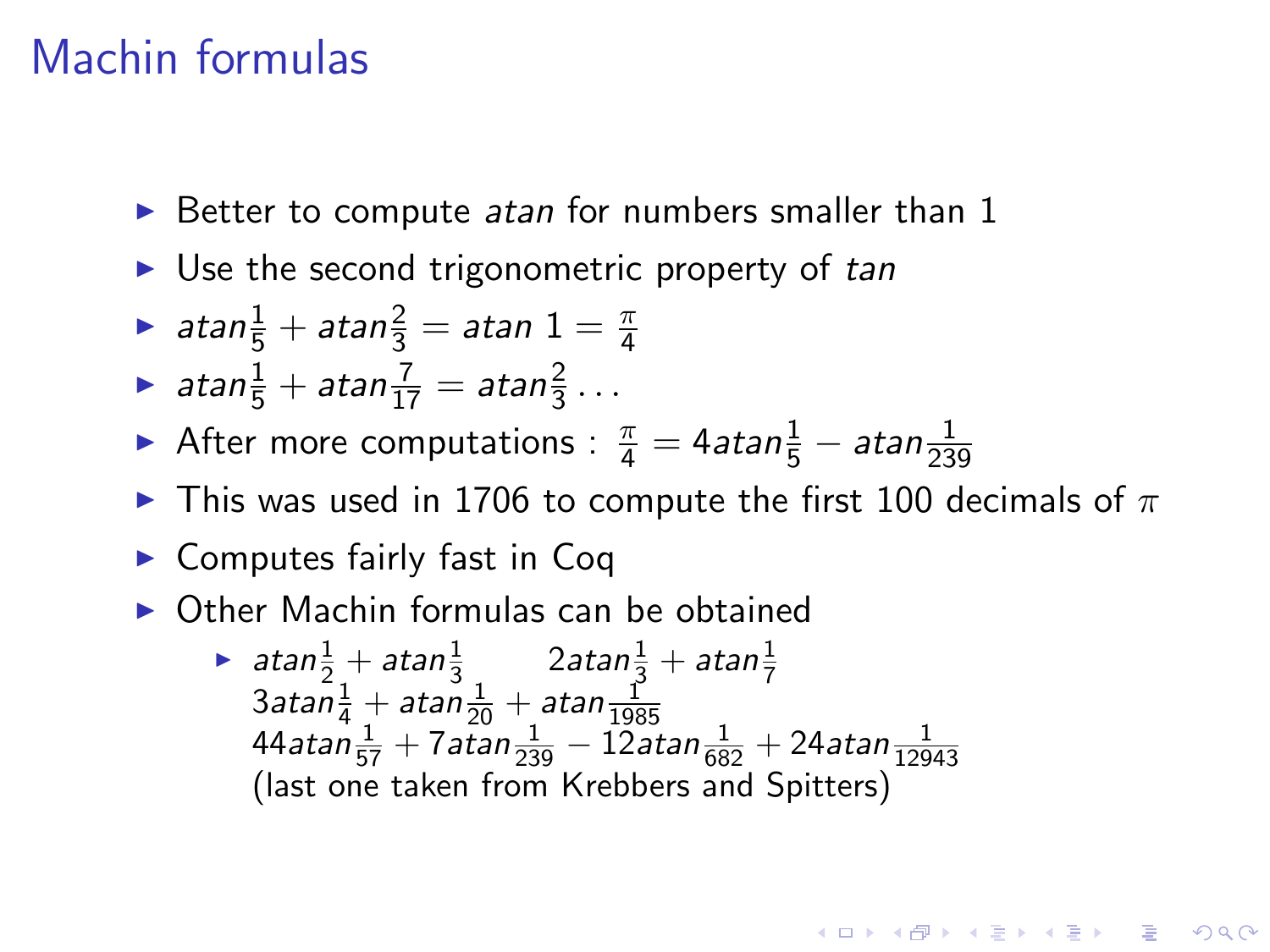#### What about the area of the circle?

- Area under the curve  $y =$ √  $1-x^2$  between -1 and 1
- $\triangleright$  Necessary link to *asin*, easily formalized by mirroring *atan*
- ► Small difficulty: asin is defined only between -1 and 1, atan is defined over all R

4 D > 4 P + 4 B + 4 B + B + 9 Q O

 $\triangleright$  Propose to re-design IVT to accept functions only locally continuous and derivable

```
Lemma derivable_pt_lim_asin :
  forall x, -1 < x < 1 ->
  derivable_pt_lim asin x (1/sqrt (1 - x^2)).
```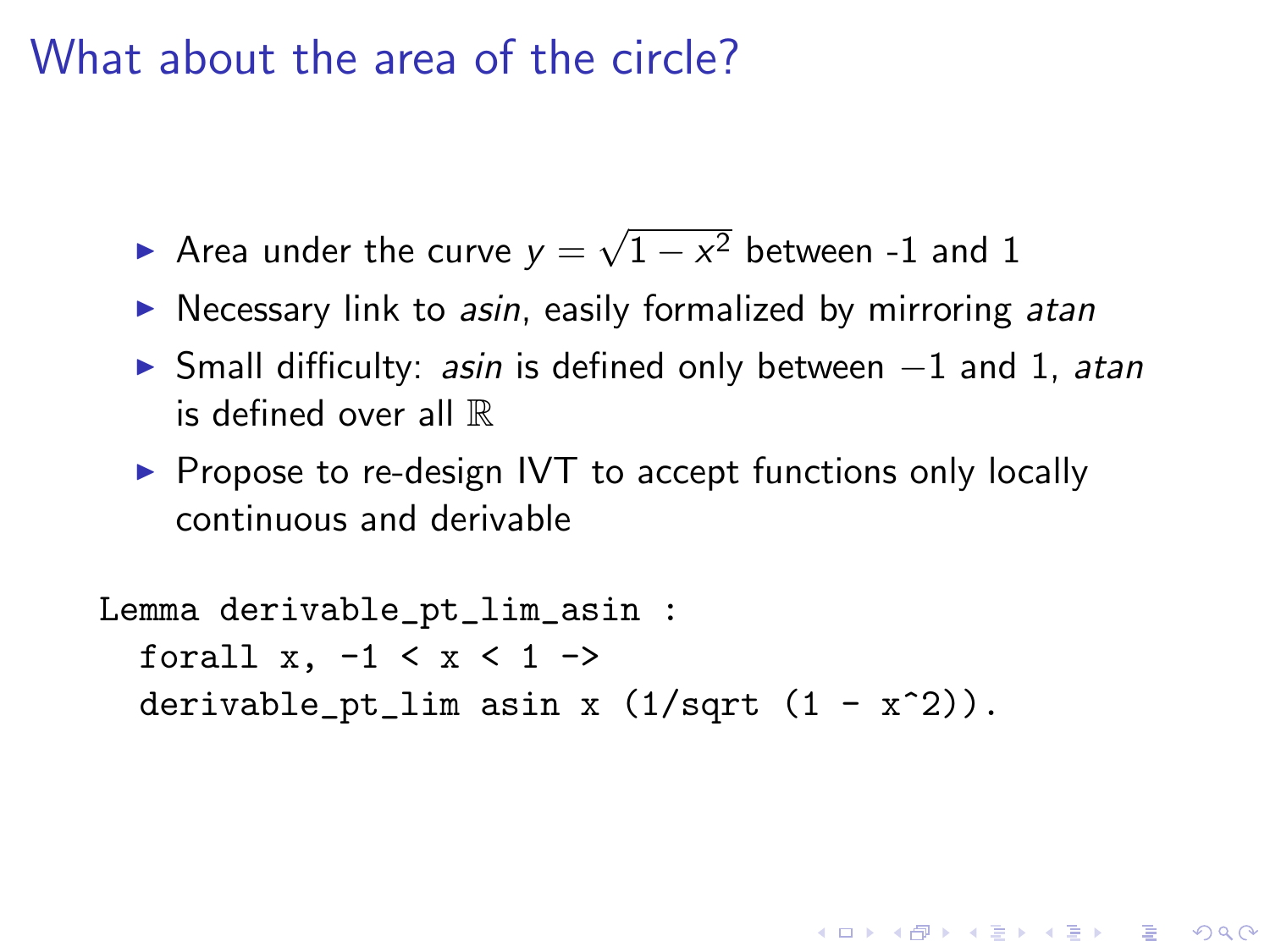# Approximation by inscribed polygons



K ロ ▶ K @ ▶ K 할 ▶ K 할 ▶ ... 할 ... 900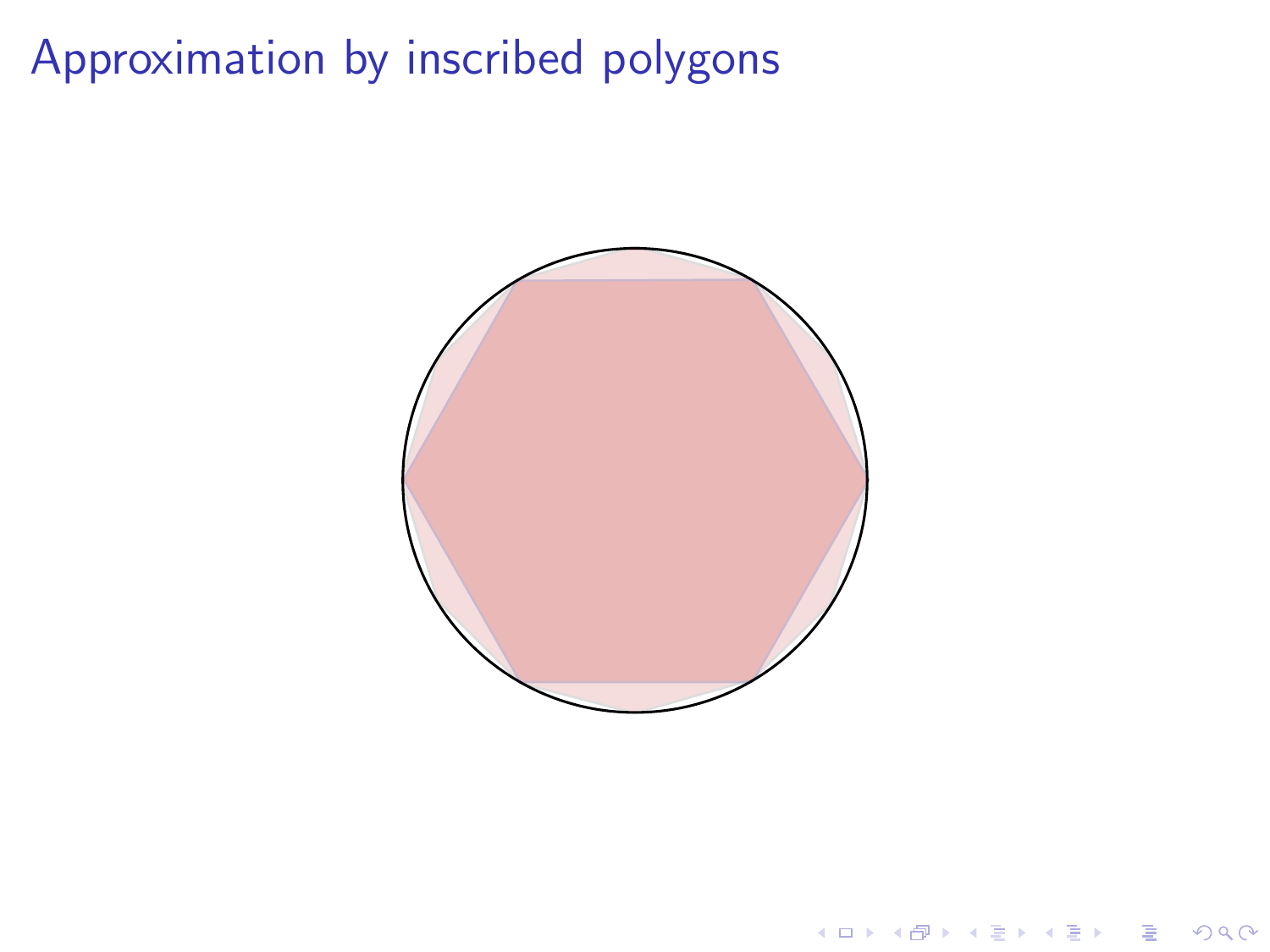## Archimedes' approximations by polygons

- $\blacktriangleright$  I don't know what Archimedes did, but...
- $\triangleright$  You can compute the surface of triangles as used in the polygons

▶ 
$$
a = 2b\sqrt{1-b^2}
$$
;  $b = \sqrt{\frac{1-\sqrt{1-a^2}}{2}}$ 

 $\triangleright$  Similar formula for a polygon outside



**KORK ERKER ADE YOUR**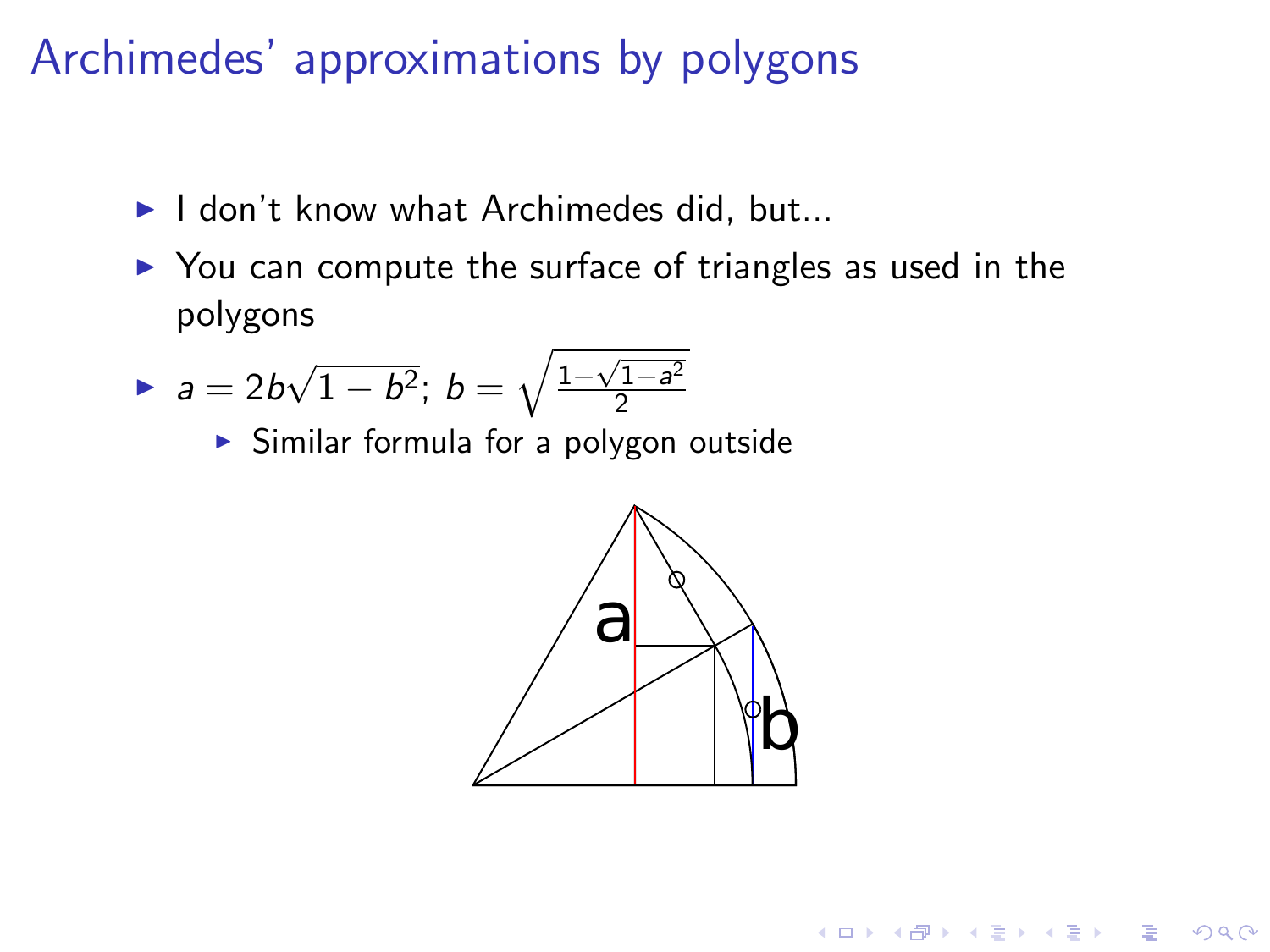# Proving and computing Archimedes' sequence

- Starting with an hexagon  $a_0 =$  $\sqrt{3}$  $\frac{\sqrt{3}}{2}$ ,  $a_1 = \frac{1}{2}$ 2
- $\triangleright$  Successive values : 2.6, 3, 3.1, 3.132, 3.139, 3.141
- $\triangleright$  Proof of correctness: we show that the sequence is  $3 \times 2^n \sin \frac{\pi}{3 \times 2^n}$
- $\triangleright$  This sequence can be computed in Coq, using Zsqrt to approximate  $\sqrt{\ }$  (not proved correct)

4 D > 4 P + 4 B + 4 B + B + 9 Q O